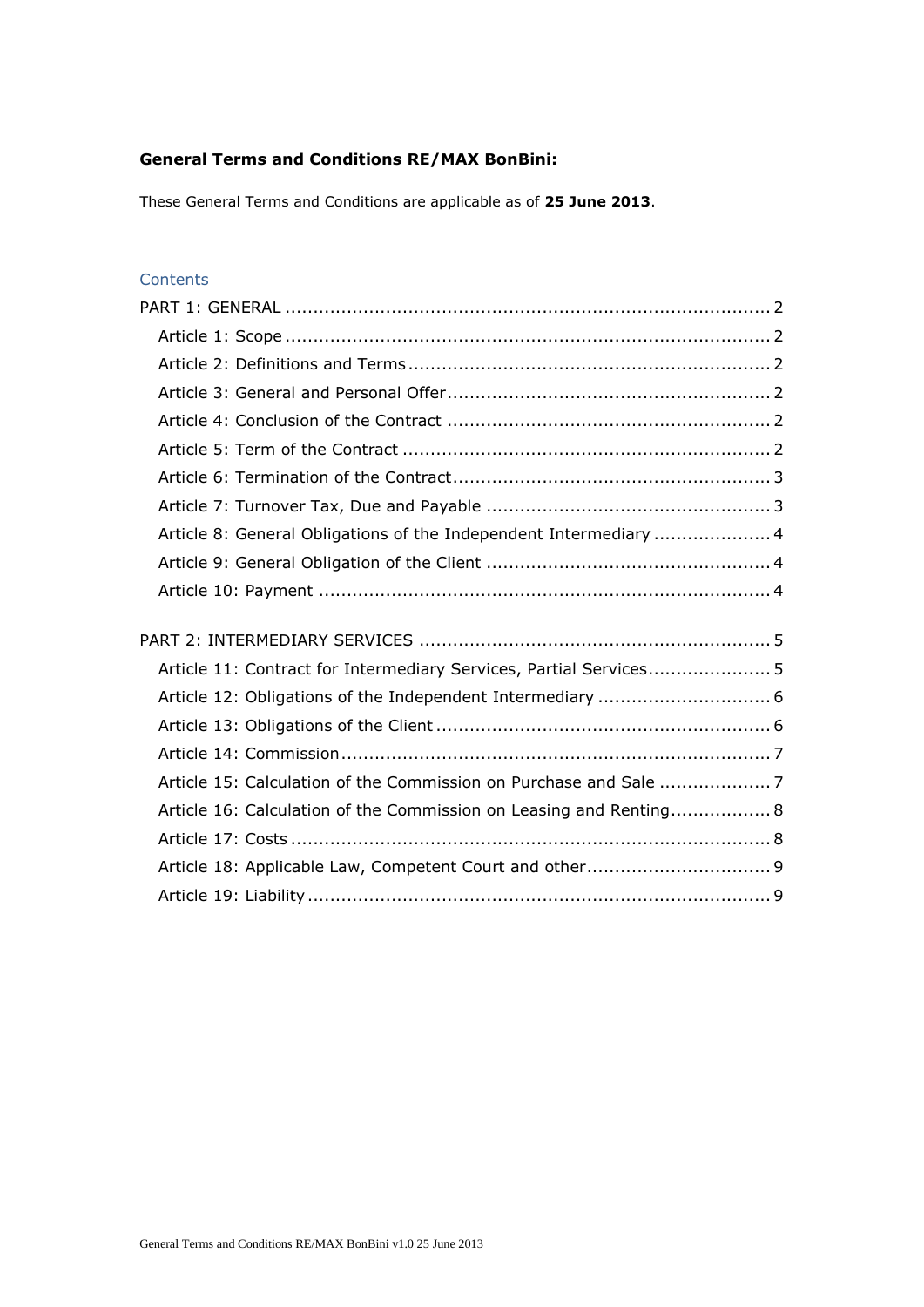# <span id="page-1-0"></span>**PART 1: GENERAL**

#### <span id="page-1-1"></span>**Article 1: Scope**

These General Terms and Conditions will apply to the conclusion and performance of a contract for services entered into between an Independent Intermediary and a Client in respect of real estate in Curaçao.

#### <span id="page-1-2"></span>**Article 2: Definitions and Terms**

Terms used in these General Terms and Conditions are defined as follows:

- a) Client: a natural or legal person giving a Contract to an Independent Intermediary.
- b) Independent Intermediary: a natural or legal person affiliated with RE/MAX BonBini offering a Client services in respect of real estate using the name RE/MAX BonBini and the supporting services of RE/MAX BonBini, however, fully for its own account and risk.
- c) Contract: the contract for services between an Independent Intermediary and a Client. Services are defined as: the intermediary services with regard to the purchase, sale, lease or rental of real estate (article 11 ff.) and other services to be performed by the Independent Intermediary;
- d) Real Estate: real estate will include the restricted rights in real estate, such as rights of leasehold and superficies;
- e) Fee: the price for the services performed by the Independent Intermediary, including the commission set out under f;
- f) Commission: the amount owed for intermediary services with regard to the purchase, sale, lease or rental of real estate;
- g) Residential Accommodation: real estate intended for occupation.

## <span id="page-1-3"></span>**Article 3: General and Personal Offer**

- 1. The general offer made by the Independent Intermediary to the Client will contain a clear description of the services the Client in question is reasonably entitled to expect. The general offer will also set out the fee for the services and the other conditions on which the services are performed.
- 2. After the Client has taken note of the general offer, the Independent Intermediary will offer the Client the opportunity to enter into negotiations in order to come to a personal offer.
- 3. The Independent Intermediary will ensure that the final personal offer is laid down in writing or electronically in an order form, with reference to the applicability of these General Terms and Conditions and stating that these General Terms and Conditions are attached to the order form and form an integral part of the contract for services.
- 4. A copy of these General Terms and Conditions will be attached to the personal offer or the general offer.

#### <span id="page-1-4"></span>**Article 4: Conclusion of the Contract**

The Contract will be concluded by acceptance of the general and/or the personal offer by the Client.

## <span id="page-1-5"></span>**Article 5: Term of the Contract**

<span id="page-1-6"></span>Unless the parties agree otherwise the Contract is entered into for an indefinite period of time.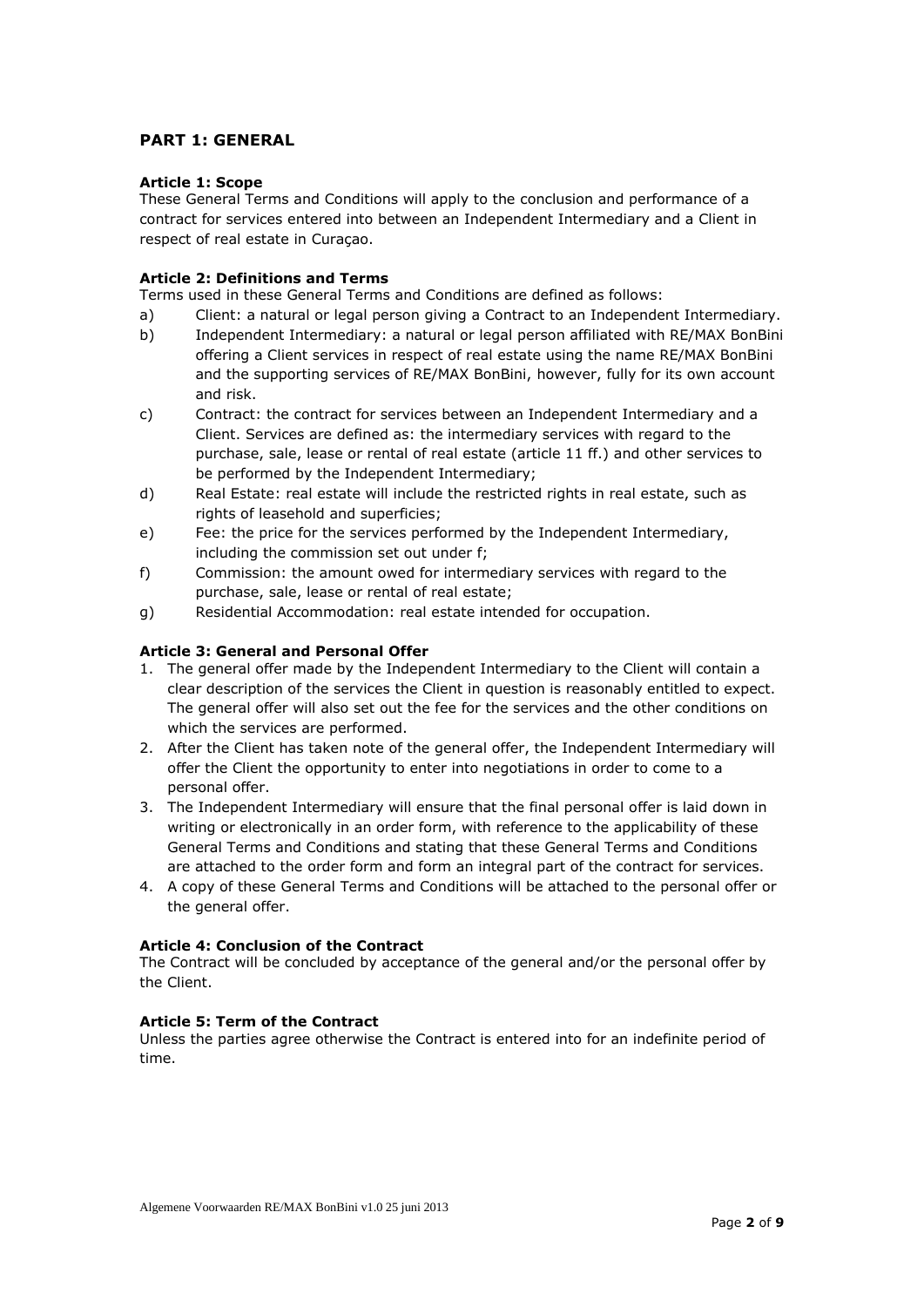# **Article 6: Termination of the Contract**

- 1. The Contract will terminate if:
	- a. the Contract is fulfilled by the Independent Intermediary, unless the Contract is continuous by its nature;
	- b. the Client withdraws the Contract;
	- c. the Independent Intermediary cancels the Contract;
	- d. either party terminates the Contract;
	- e. the Client dies.
- 2. The Independent Intermediary has fulfilled the Contract as soon as the agreed services are performed or – in the event of intermediary services provided by the Independent Intermediary – as soon as the intended agreement between the relevant parties has been concluded as a result of (among other things) the services provided by the Independent Intermediary. In the event of purchase of a Residential Accommodation by a Client there will only be a purchase agreement if the purchase is laid down in a purchase agreement signed by both the buyer and the seller. The buyer has a statutory reflection period of three (3) days, within which the buyer is entitled to terminate the purchase agreement. Fulfillment of the Contract does not affect the obligation arising from the Contract for the Independent Intermediary to assist the Client in the finalization of the agreement.

In the event of an agreement of which the definitive conclusion or performance obligation is subject to a suspensive or resolutive condition under the agreement, the fulfillment of the Contract will also be subject to such condition.

- 3. The Client is at all times entitled to withdraw a Contract, without having to observe a notice period. The Client will never be liable to pay compensation because of a withdrawal. However, if the Client withdraws the Contract the Independent Intermediary will be entitled to reimbursement of costs already incurred as referred to in article 17 and, if and insofar as agreed when the Contract was given, to a percentage of the fee. Withdrawal of a Contract will preferably take place in writing or electronically.
- 4. The Independent Intermediary is entitled to cancel the Contract for serious cause. In any case the following is considered serious cause: the situation described in article 12 paragraph 1 or a severely damaged relationship between the Independent Intermediary and the Client. Cancellation of the Contract by the Independent Intermediary must be in writing or electronically.
- 5. A Contract may be terminated in or out of court in the event of failure to comply with the obligations on the part of the other party. The termination notification must be in writing or electronically.
- 6. The date of termination of the Contract will be the date on which the Independent Intermediary, respectively the Client receives the written or electronic notification with regard to the withdrawal, cancellation, termination or death, or the later date of termination of the Contract set out in the notification.

# <span id="page-2-0"></span>**Article 7: Turnover Tax, Due and Payable**

- 1. The agreed fee and additional costs are exclusive of the turnover tax (VAT) payable by law, unless explicitly agreed otherwise.
- <span id="page-2-1"></span>2. Unless agreed otherwise all amounts owed for fees, commissions and/or costs are immediately payable as soon as the purchase or lease agreement is concluded or the Contract is fulfilled, or when the Contract is terminated for other reasons. All this without prejudice to the provisions of article 14 paragraph 2.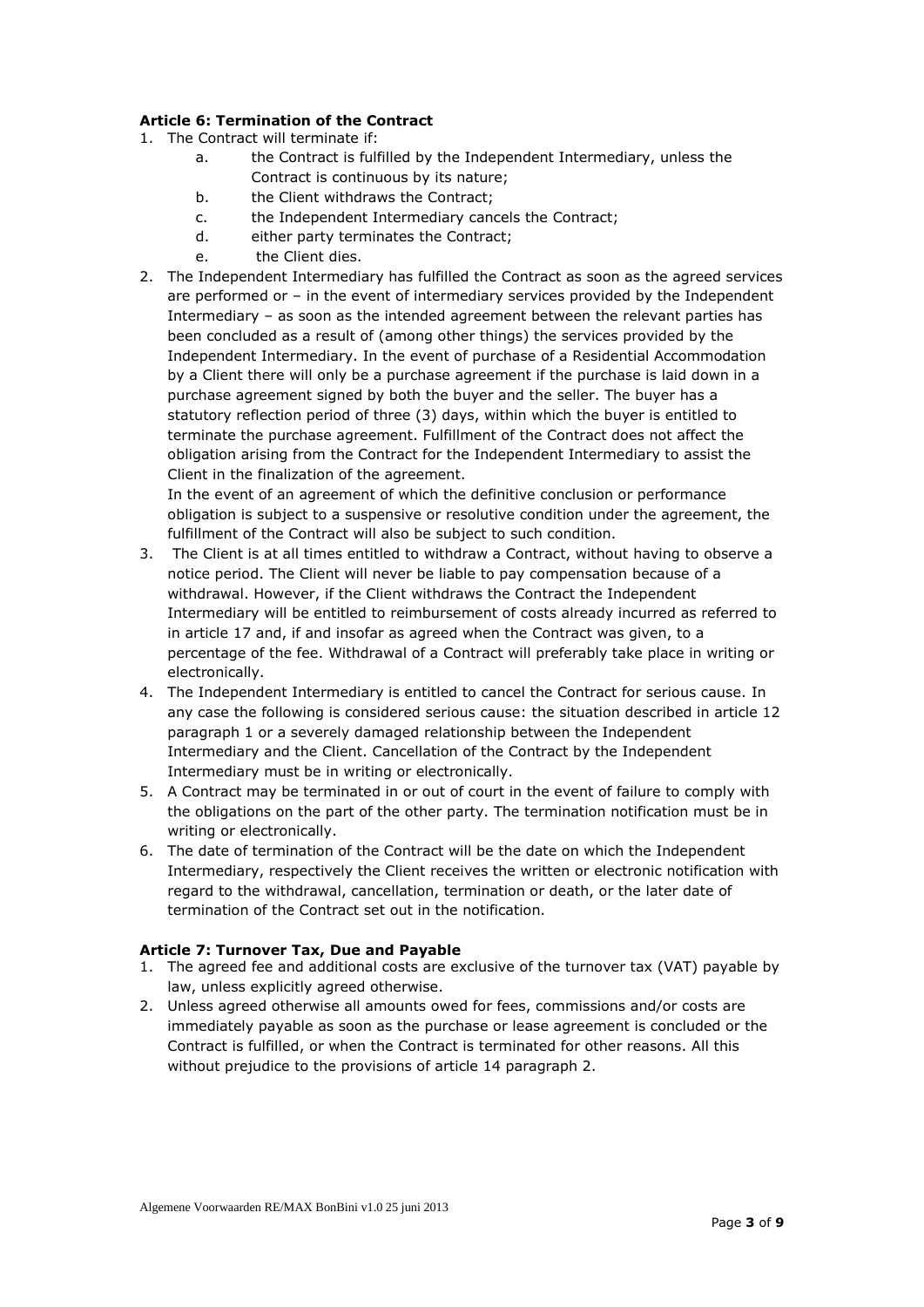## **Article 8: General Obligations of the Independent Intermediary**

- 1. The Independent Intermediary will perform the accepted Contract to the best of its knowledge and ability, taking into account the interests of the Client. Unless agreed otherwise the Independent Intermediary may have the work required for the performance of the Contract carried out by others, under responsibility of the Independent Intermediary.
- 2. The Independent Intermediary will keep the Client informed on the progress.
- 3. The Independent Intermediary is obliged to take out and maintain adequate insurance against any and all liability for losses arising from an attributable failure or an unlawful act.

#### <span id="page-3-0"></span>**Article 9: General Obligations of the Client**

- 1. The Client will furnish the Independent Intermediary with the information and documents required by the Independent Intermediary for the performance of the Contract. The Client guarantees the correctness and completeness of the information and documents furnished by the Client to the Independent Intermediary.
- 2. The Client is not permitted to carry out activities without the involvement of the Independent Intermediary which may hinder the Independent Intermediary in the performance of its Contract or interfere with its activities.

#### <span id="page-3-1"></span>**Article 10: Payment**

- 1. The Client will pay the Independent Intermediary for its services in accordance with the arrangements made.
- 2. The Independent Intermediary will send the Client a properly itemized invoice stating a reasonable payment term.
- 3. In the event of sale of a Residential Accommodation the notary effecting the transfer will be authorized to pay the invoice directly to the Independent Intermediary from the funds received by the notary for the Client. By accepting these General Terms and Conditions the Client irrevocably and without limitation authorizes and directs the notary to effect this payment to the Independent Intermediary on behalf of the Client.
- 4. If the Client fails to pay the invoice within the stated term, the Independent Intermediary will send the Client a payment reminder offering the Client another opportunity to pay the invoice within two (2) weeks of receipt of the reminder.
- 5. If the Client fails to comply with the payment reminder referred to in paragraph 4, the Client will be in default without any further notice of default being required and the Independent Intermediary will be entitled to add statutory interest.
- 6. After lapse of the period of two (2) weeks referred to in paragraph 4 the Independent Intermediary will be entitled to collect the amount owed without any further notice of default being required. The connected court costs and out-of-court costs reasonably incurred will be for the account of the Client. The Independent Intermediary may charge the Client for the actual collection costs incurred or a fixed amount of 15% of the principal claim.
- 7. If the Contract is given by more than one person, each of them will be jointly and severally liable for the fulfillment of all obligations towards the Independent Intermediary and for payment of all amounts owed, on whatever basis, with a mutual right of recourse.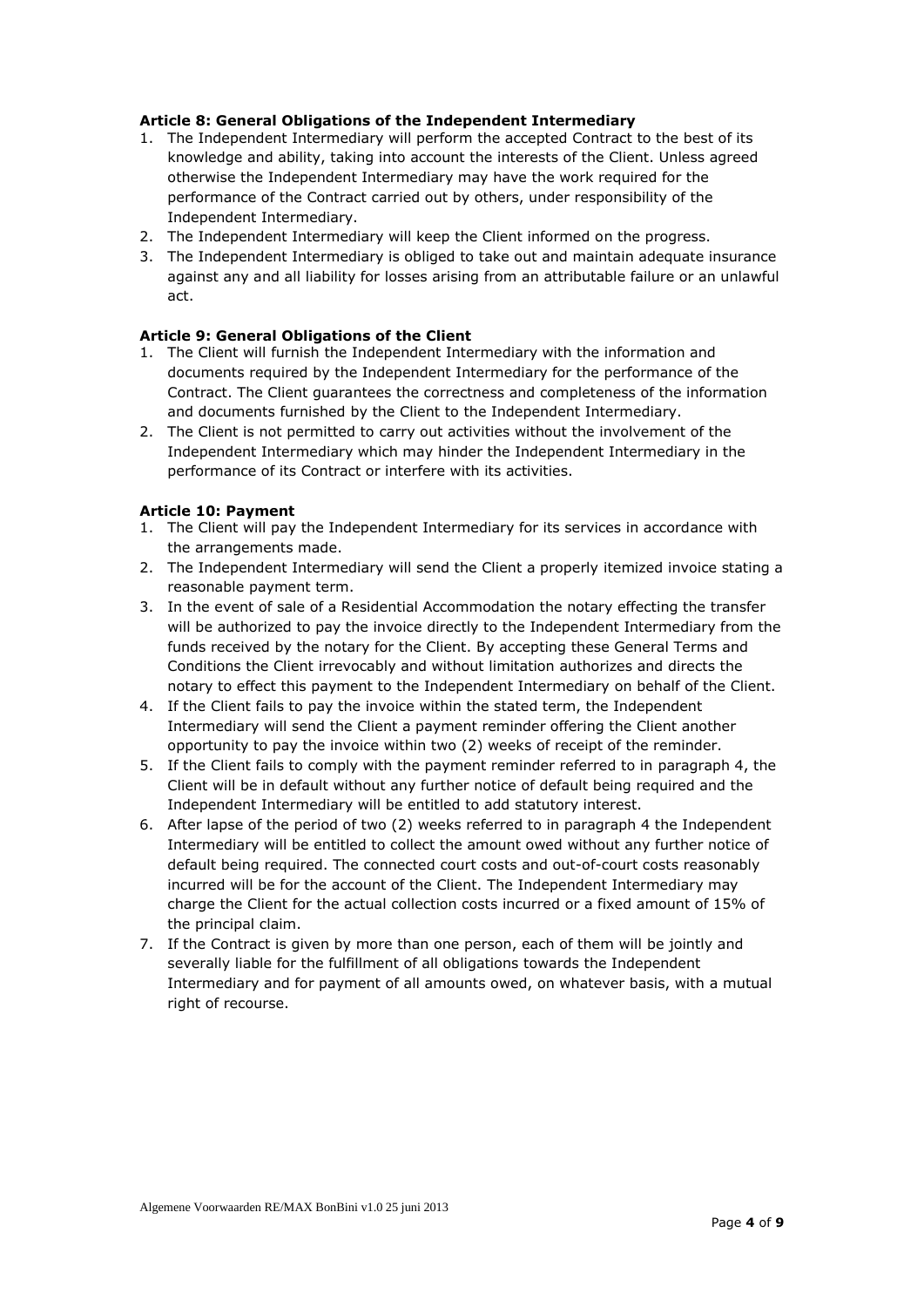# <span id="page-4-0"></span>**PART 2: INTERMEDIARY SERVICES**

#### <span id="page-4-1"></span>**Article 11: Contract for Intermediary Services, Partial Services**

The essence of a Contract for intermediary services is to give advice and to conduct negotiations.

The Contract for intermediary services may be extended with one or more of the following services:

- discussion of and advice on the possibilities to come to the intended agreement;
	- assessment of the value of the real estate in question;
- overseeing legal, fiscal, constructional and other relevant aspects;
- assistance with the finalization of the intended agreement.

At the request of the Client the Independent Intermediary can assist in the drawing up or completing of an agreement. However, the Independent Intermediary will never be liable or responsible for the content or consequences of such agreement.

As far as the Contract for intermediary services is concerned, the Independent Intermediary must inspect the real estate at least once during or immediately prior to the Contract.

Instead of a Contract for intermediary services the Client may also give a Contract for partial services. Partial services to be provided to the Client may also include:

- drawing up of a purchase agreement without providing any intermediary services;
- drawing up of a lease agreement without providing any intermediary services;
- entering data with regard to real estate in electronic systems, including via internet;
- designing and placing advertisements;
- investigating real estate;
- carrying out searches for real estate;
- applying for a housing permit, mortgage, etc.

These General Terms and Conditions will apply to partial services to the extent that the nature of the provisions does not dictate otherwise.

It is pointed out that in accordance with National Ordinance Purchase of Real Estate and Contracting of Work a purchase agreement for real estate can only be entered into in writing. If the buyer of a Residential Accommodation is a natural person not acting in the exercise of a profession or business, this buyer must be handed a copy of the signed purchase contract, and for three (3) days after the buyer has been handed this copy the buyer will be entitled to terminate the purchase agreement, unless delivery has already taken place. Please refer to the National Ordinance for the complete regulation and any other relevant rules.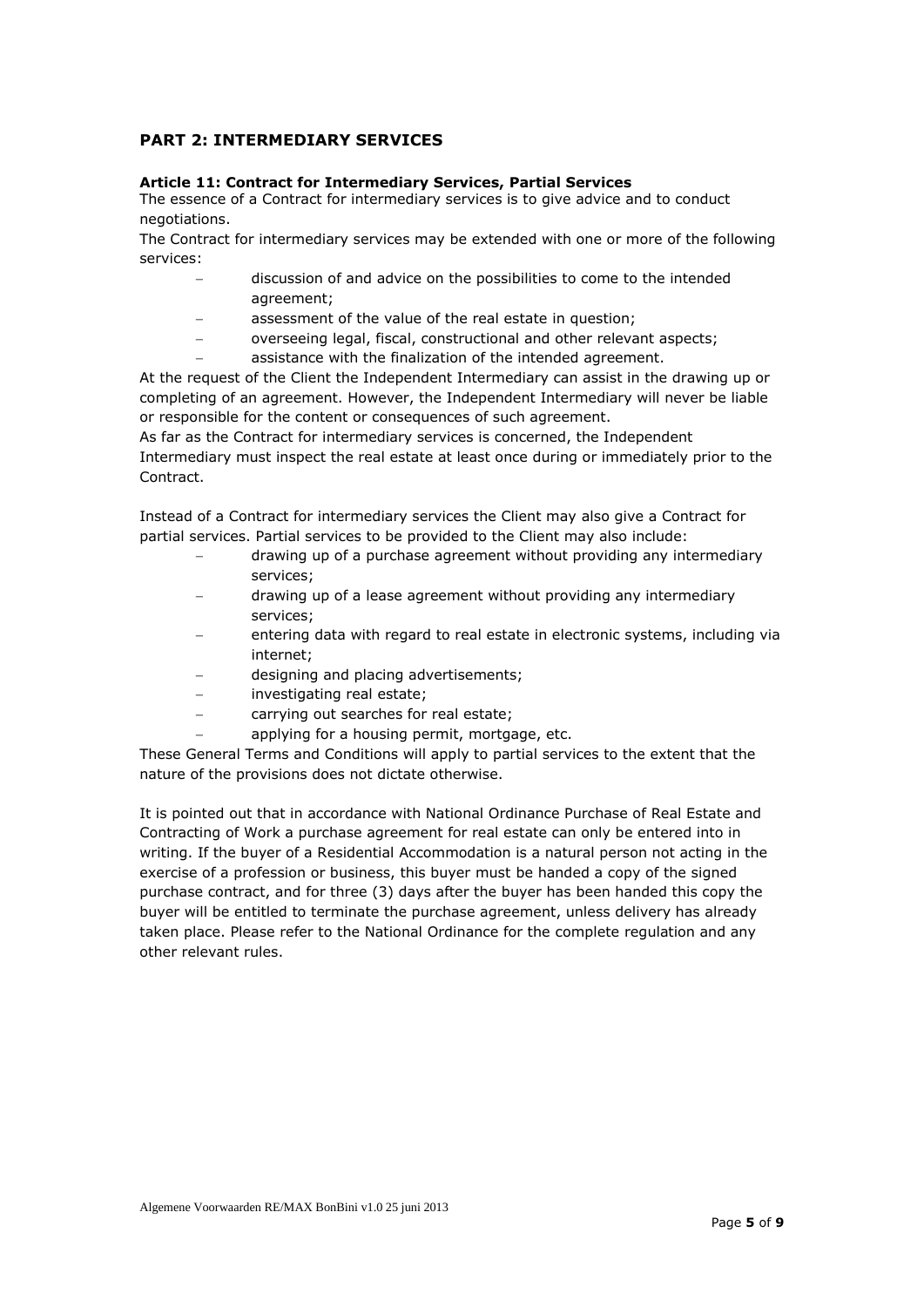#### <span id="page-5-0"></span>**Article 12: Obligations of the Independent Intermediary**

1. The Independent Intermediary is not permitted to take on more than one Contract for intermediary services relating to one and the same real estate. If the Independent Intermediary has been given a Contract for intermediary services regarding a certain real estate, the Independent Intermediary may only take on a new Contract after the prior Contract has been demonstrably terminated.

If the Independent Intermediary has to provide services regarding one and the same real estate under two or more current Contracts for intermediary services, and if providing the service to one Client contradicts the interests of the other Client, then the Independent Intermediary will inform the Clients thereof in writing or electronically. In that case the Independent Intermediary will be obliged to consult with its Clients, at the latest before the negotiations with both Clients or the other Client start. This consultation must result in one of the Contracts being suspended or terminated. So the Independent Intermediary is not permitted to provide services to more than one Client regarding one and the same real estate if providing the service to the one Client contradicts the interests of the other Client, irrespective of the wishes of the parties concerned.

- 2. The Client whose Contract for intermediary services is terminated based on the provisions of the previous paragraph will not owe the Independent Intermediary any payment, under whatever name, with the exception of any costs as referred to in article 17 which the Independent Intermediary has already incurred on the instructions of the Client.
- 3. The Independent Intermediary is not entitled to enter into agreements on behalf of the Client, unless the Client has authorized the Independent Intermediary in writing or electronically to do so.
- 4. In the performance of the Contract the Independent Intermediary will comply with the laws and regulations applicable in Curaçao, as well as rules of the government of Curaçao and the Office for the Disclosure of Unusual Transactions of Curaçao, which may involve a duty to report.

# <span id="page-5-1"></span>**Article 13: Obligations of the Client**

- 1. Unless agreed otherwise, the Client is not permitted to conclude agreements, conduct negotiations, make use of similar services of others and/or carry out activities without the involvement of the Independent Intermediary, which may hinder the Independent Intermediary in the performance of its Contract or interfere with its activities.
- 2. The Client will render its cooperation in order for the Independent Intermediary to comply with the obligations (for example identification of the Client) it has or may have in the context of the disclosure of unusual transactions as well as other laws and regulations.
- 3. The Client will furnish the Independent Intermediary with all information and documents required by or useful for the Independent Intermediary for the performance of the Contract.
- 4. The Client must inform a potential contracting party of all important information on the property and of any and all defects. The latter has an obligation to investigate to satisfy itself that it does not enter into an agreement in respect of the property, with the Client, based on misrepresentation.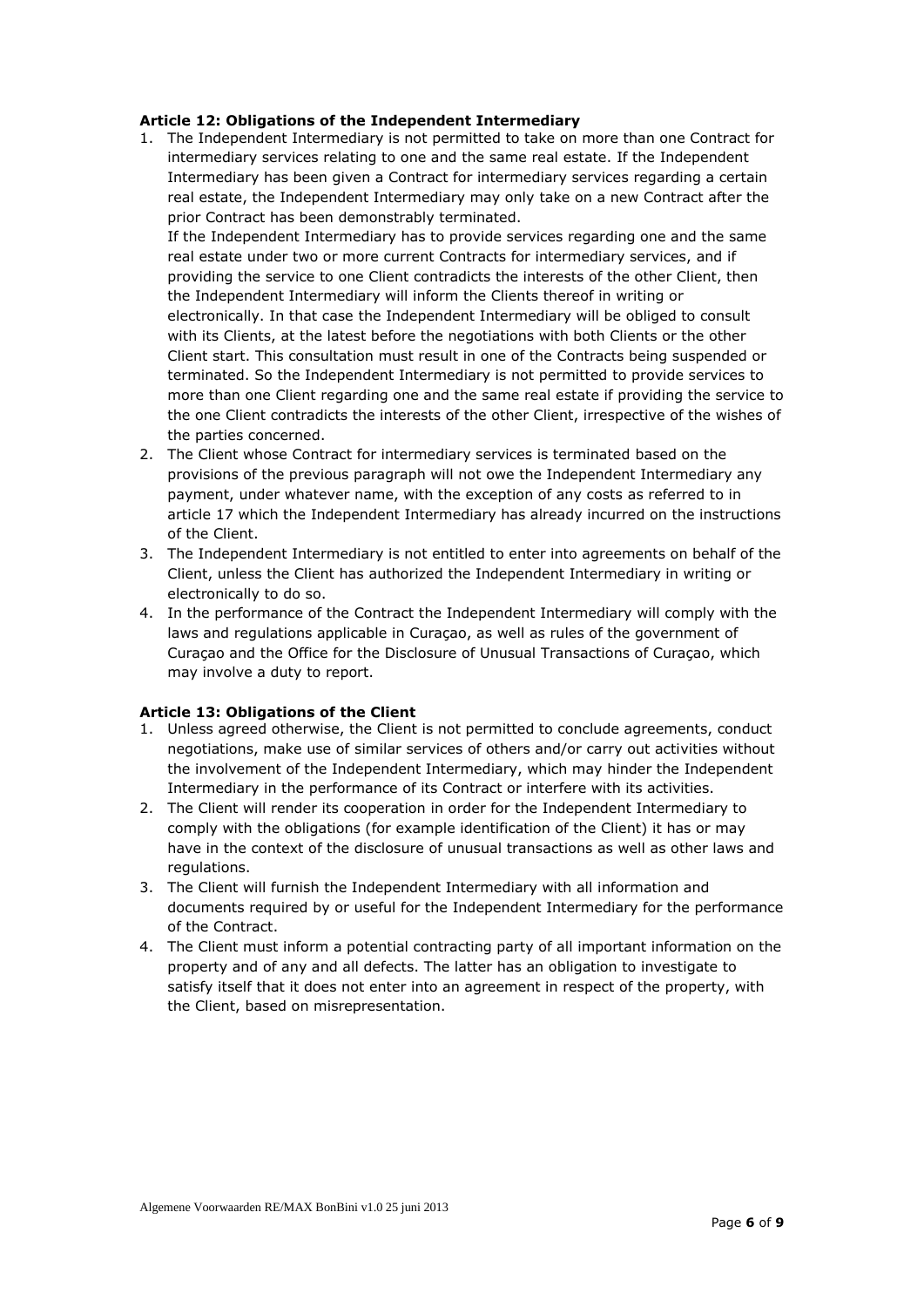## <span id="page-6-0"></span>**Article 14: Commission**

- 1. The Client will owe the Independent Intermediary a commission if during the term of the Contract for intermediary services an agreement is concluded in respect of real estate. This will also apply if the agreement is not the result of services provided by the Independent Intermediary. An agreement will also be deemed to be concluded if the Client cooperates in an act resulting in the real estate being sold, leased or assigned in whole or partially to the Client and/or a third party, as a result of which the performance of the Contract is discontinued.
- 2. Unless agreed otherwise commission relating to intermediary services for the purchase or sale of real estate will be payable upon the transfer of ownership of the real estate at the notary, without the Client owing interest to the Independent Intermediary for the period between the commission being due and the commission being payable. If it is established that a concluded agreement will not result in a transfer of ownership of real estate at the notary and the Independent Intermediary is entitled to a commission, the commission will become payable immediately.
- 3. After termination of the Contract for intermediary services as referred to in article 6 paragraph 1 sub b through e the Client will not owe commission if an agreement is concluded in respect of real estate, unless:
	- the Client has acted in breach of the provisions of article 13;
	- the Independent Intermediary provides satisfactory proof that the conclusion of the agreement in respect of the real estate is the result of services provided by the Independent Intermediary to the Client during the term of the Contract.
- 4. In the event of an agreement of which the definitive conclusion or performance obligation is subject to a suspensive or resolutive condition under the agreement, the entitlement to commission will also be subject to such condition, unless agreed otherwise.
- 5. If a commission obligation in accordance with the provisions of paragraph 3 of this article arises, the Independent Intermediary will be entitled to a part of the commission, to be determined reasonably. For determination of the commission account will be taken of the work already carried out by the Independent Intermediary, the benefits enjoyed by the Client and the grounds for termination of the agreement.
- 6. In the event that a concluded agreement is not performed, the Independent Intermediary retains right to the full commission, unless the Client makes it plausible that the non-performance is the result of breach of contract on the part of the Independent Intermediary.

# <span id="page-6-1"></span>**Article 15: Calculation of the Commission on Purchase and Sale**

- 1. The commission is calculated on the basis of what the parties have agreed on this. If the parties have not agreed on a basis for the calculation of the commission, the following paragraphs of this article will apply.
- 2. The commission will be calculated on the purchase price of the real estate and any and all movable property together.
- 3. The purchase price is defined as the amount owed by the buyer to the seller, excluding the charges and fees due on the transfer, such as transfer tax, notarial charges and land registry fees.
- 4. If turnover tax (VAT) is due on the purchase price, or if this is included in the purchase price, then the commission will also be calculated on the amount inclusive of this tax.
- 5. For real estate under construction or to be constructed the commission is calculated on the purchase and contract price together, or on the expected construction sum or all-in construction costs, as evidenced by the agreement, inclusive of VAT.
- 6. For purchase and sale of a right of leasehold or a building on leasehold land the commission is calculated on the amount agreed between the buyer and seller, plus an amount equal to ten times the periodical payment on an annual basis.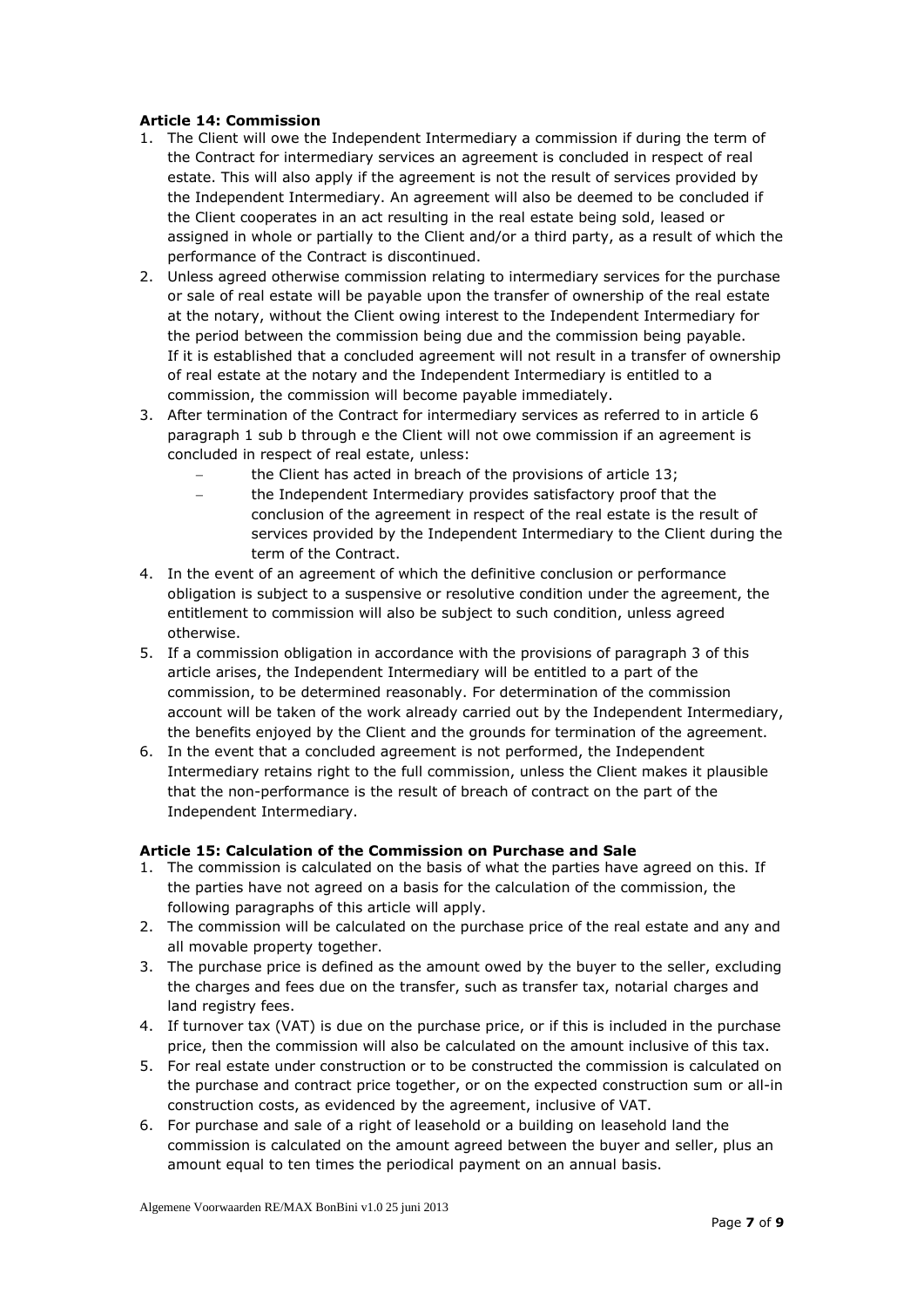- 7. For purchase and sale of an apartment right the commission is calculated on the purchase price of the apartment right.
- 8. For purchase and sale of a membership of a cooperative association for the exploitation of real estate or shares in joint ownership the commission is calculated on the purchase price of the relevant membership right or share, without deduction of the share in any mortgage loan or other form of financing or in other costs and/or charges.
- 9. The following are considered equivalent to purchase and sale agreements for the calculation of commission:
	- property exchange;
	- hire-purchase;
	- purchase and sale on installment;
	- purchase and sale that does not automatically entail an obligation to transfer (transfer of beneficial ownership);
	- creation of a right of leasehold or superficies.
- 10. If material movable property and/or property rights (for example goodwill) are purchased or sold and/or damages, registrations, contributions and similar claims towards each other are agreed by the parties, the commission will also be calculated on the purchase price of this property and these rights.

# <span id="page-7-0"></span>**Article 16: Calculation of the Commission on Leasing and Renting**

- 1. The commission is calculated on the basis of what the parties have agreed on this. If the parties have not agreed on a basis for the calculation of the commission, the following paragraphs of this article will apply.
- 2. For lease and rental agreements regarding real estate the commission is calculated on the rent, with due observance of the provisions below.
- 3. The rent is defined as the amount agreed by the lessee and the lessor as payment for the sole enjoyment of the real estate for the first rental year.
- 4. The commission is calculated on the rent inclusive of VAT, if VAT is applicable.
- 5. If, pursuant to the agreement, a different amount of rent is due in any year after the first year and this amount is already known upon conclusion of the agreement, and if this amount has a different purpose than to keep pace with the change in value of the Netherlands Antilles Guilder or the American Dollar, then the commission will be calculated on the total of these amounts, divided by the relevant number of years.
- 6. Part of a rental year will be counted as a whole rental year.
- 7. The following are considered equivalent to lease and rental agreements for the calculation of commission:
	- tenancy agreements:
	- $-$  exchange agreements;
	- agreements for use:
	- agreements regarding a real right of use and occupation;
	- other similar agreements, such as financial or operational lease.
- 8. If material movable property and/or property rights (for example goodwill) are also leased or rented, the rent will include the rent agreed upon for this property and these rights. If the property and/or property rights are also purchased or sold and/or damages, registrations, contributions and similar claims towards each other are agreed by the parties, the commission will also be calculated on the purchase price of this property and these rights.

# <span id="page-7-1"></span>**Article 17: Costs**

1. Unless agreed otherwise, if a Contract for intermediary services is concluded the Client will reimburse the costs incurred by the Independent Intermediary for the Client. As regards the incurring of these costs and the extent of these costs the Independent Intermediary must consult with the Client in advance and lay down relevant arrangements and/or estimates in writing or electronically. This will also apply if the Contract is suspended or terminated because it is withdrawn or otherwise.

Algemene Voorwaarden RE/MAX BonBini v1.0 25 juni 2013